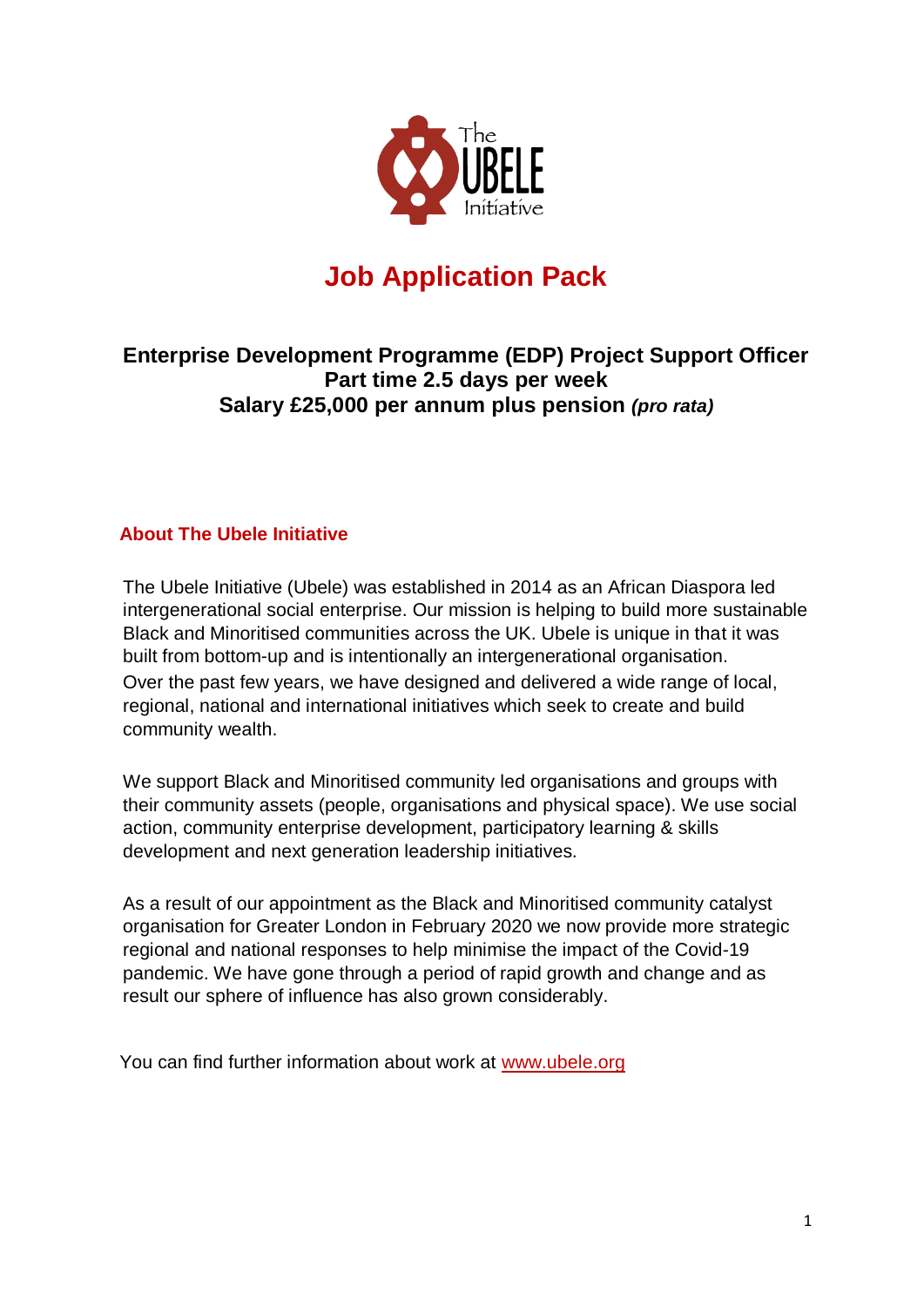#### **What is the role?**

[The Black and Minoritised Communities Enterprise Development Programme](https://www.enterprisedevelopmentprogramme.org.uk/)  [\(BMEDP\)](https://www.enterprisedevelopmentprogramme.org.uk/) will contribute to one of the key delivery objectives within The [Ubele](http://www.ubele.org/)  [Initiative's](http://www.ubele.org/) new three-year strategic plan. The BMEDP will provide targeted strategic interventions over a three-year period to support Community Wealth Building within Black and Minoritised communities.

We are looking for someone to provide vital support with the development, implementation, monitoring and evaluation of the BMEDP. The postholder will work closely with the Enterprise Development Programme Managers. If you like to use your initiative, can adopt a flexible approach, implement systems and are a great team player you are invited to apply!

## **Key information:**

- Fixed Term Contract for 1 year
- Salary £25,000 per annum pro rata plus pension.
- Ubele offers staff enrolment in the NEST Workplace Pension scheme although other arrangements may be negotiated.
- 20 days annual leave (plus public holidays).
- Ubele's Head Office is in the London Borough of Haringey.
- For the first 6-month contract, the workplace is flexible (in line with national /or London region Covid-19 guidance), after which this will be reviewed, and some office-based working might be required.
- The post holder will report to two Programme Managers.

## **Main Duties and Responsibilities**

- Supporting the Programme Manager to effectively establish, plan, and deliver the Programme in line with the key priorities, objectives and delivery plans
- Providing flexible delivery support and assisting with effective communication between Programme Manager, external partners and participating organisations
- Implement and maintain appropriate systems to enable effective planning and scheduling of Programme activities.
- Contributing to the development of the programme management structure, framework and tools, and supporting the Programme Manager and other colleagues to use these consistently and effectively.
- Contributing to the development of Programme documentation
- Preparation of Programme reports including status reports, dashboards and tracking
- Supporting the analysis of spend and budgetary information
- Maintaining central records and establishing Programme controls, keeping the Programme Manager aware of the Programme status.
- Create and grow relevant contact databases and ensure they are available to the rest of the team on Salesforce and in line with GDPR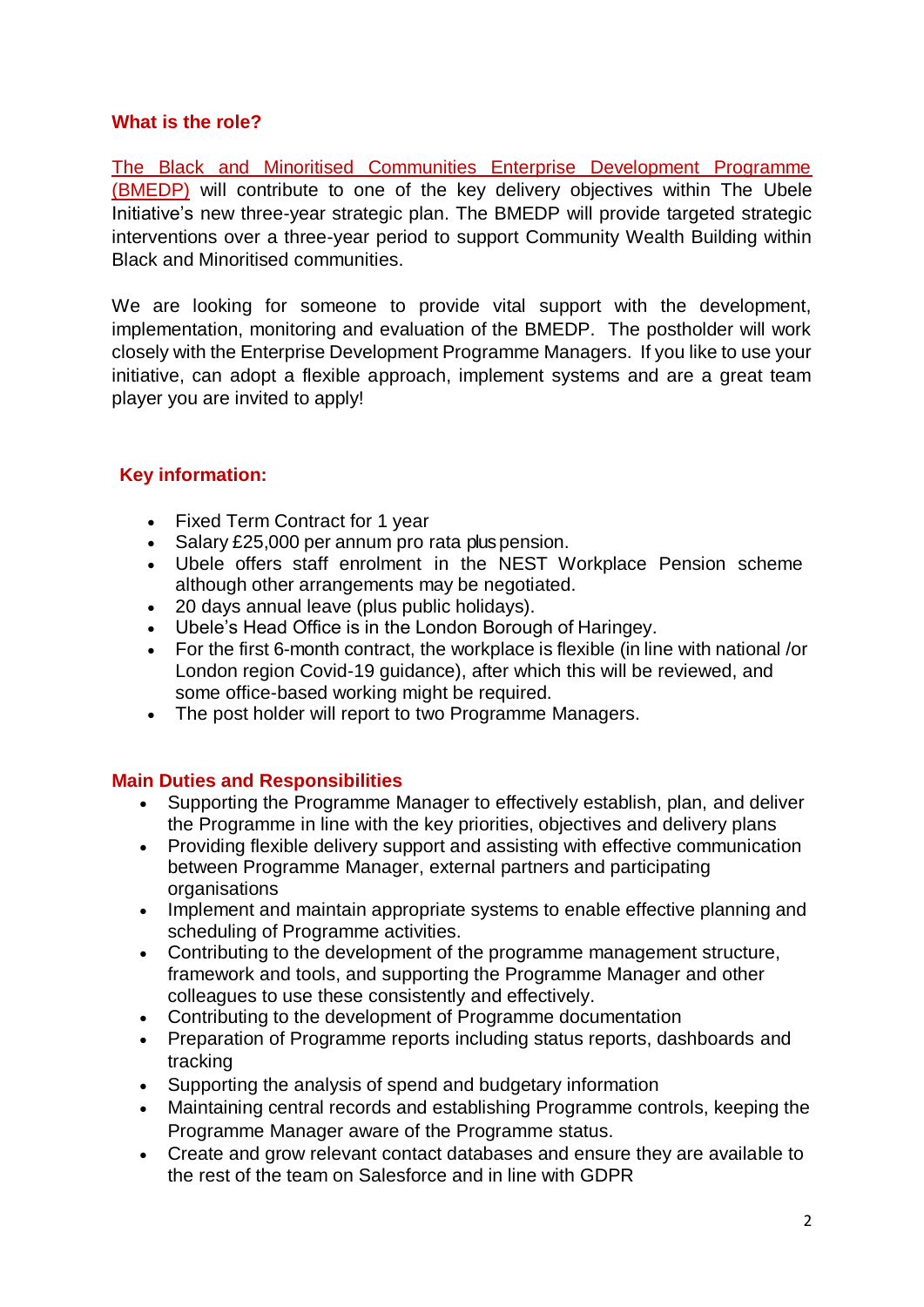- Providing secretariat to Programme Manager as needed and attending meetings
- Contribute to management of professional relationships with a wide range of internal and external stakeholders, and act as lead point of contact for some external parties.
- Providing information for potential applicants and contacting them to support the application process as necessary
- Support with monitoring and reporting of progress, identifying risks, issues and discrepancies and taking action accordingly
- Support with the ongoing development and continuous improvement of the BMEDP
- Contribution to EDP lessons learned and sharing with external stakeholders as necessary.

# **Qualifications**

A first degree or equivalent qualification is desirable.

# **Knowledge and experience**

- Previous administrative experience and knowledge of office systems and procedures, ideally gained in a member service or project-based environment.
- Knowledge and experience of project management tools and processes
- Experience of working within a team environment
- Experience of a range of software packages including Word, Excel, PowerPoint, e-mail, and the internet.
- Experience of researching data from a range of sources and of compiling clear, comprehensive papers.
- Experience of organising meetings, events, or other activities.

## **Aptitude and Approach**

- Excellent planning and organisational skills
- Excellent written skills, with the ability to accurately summarise and convey information to the EDP team and external stakeholders.
- Excellent organisational skills, with the ability to prioritise work to meet deadlines, and a concern for order and accuracy
- Good interpersonal skills, with the ability to deal with members, other clients and colleagues with courtesy, tact, and sensitivity.
- Ability to work as part of a team and to support others.
- Flexible approach to work, with a keenness to adapt to meet changing work requirements
- A positive, "can do" attitude

# **ICT / Digital Skills**

- Knowledge and experience of MS Office /Windows 10
- Preparation of documents and spreadsheets using
- MS Office
- Knowledge and experience of Salesforce (desirable)
- Good Internet skills
- The ability quickly to learn new packages as required.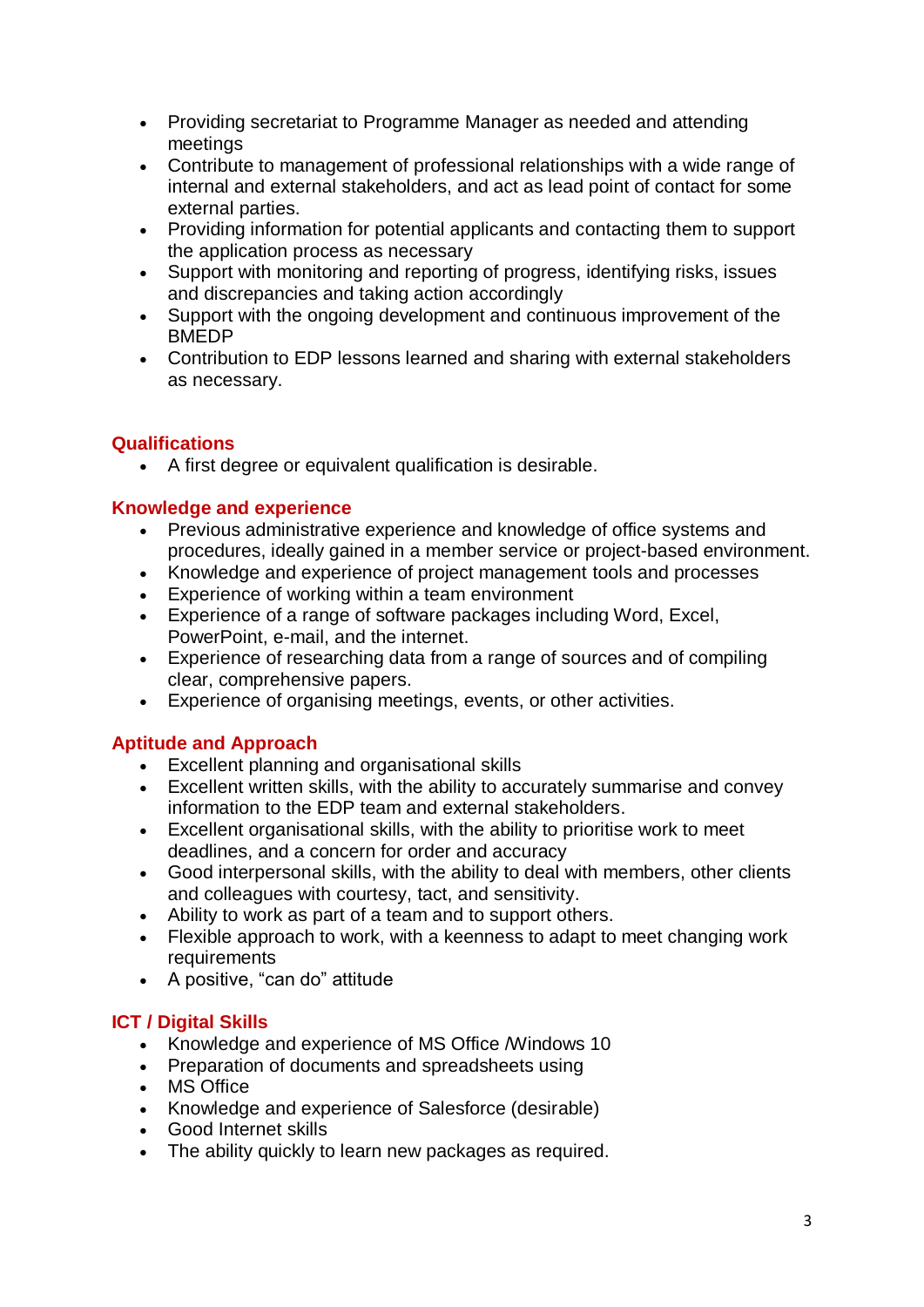# **Job Specification**

| <b>Qualifications</b>                                                                                                                                                           |                  |
|---------------------------------------------------------------------------------------------------------------------------------------------------------------------------------|------------------|
| A first degree or equivalent qualification                                                                                                                                      | <b>Desirable</b> |
| Level 3/4 Office Administration                                                                                                                                                 | <b>Desirable</b> |
| <b>ECDL</b> or equivalent                                                                                                                                                       | <b>Desirable</b> |
| Mail Merge                                                                                                                                                                      | Desirable        |
| Excel Level 2                                                                                                                                                                   | <b>Desirable</b> |
| <b>MS Word Level 2</b>                                                                                                                                                          | <b>Desirable</b> |
| <b>Minute Taking</b>                                                                                                                                                            | Desirable        |
| <b>Writing Minutes</b>                                                                                                                                                          | <b>Desirable</b> |
| <b>Project Management</b>                                                                                                                                                       | Desirable        |
| <b>ICT / Digital Skills</b>                                                                                                                                                     |                  |
| Knowledge and experience of MS Office /Windows 10                                                                                                                               | <b>Essential</b> |
| Preparation of documents and spreadsheets using MS<br><b>Office Excel</b>                                                                                                       | <b>Essential</b> |
| Knowledge and experience of Salesforce                                                                                                                                          | Desirable        |
| Good Internet skills                                                                                                                                                            | <b>Essential</b> |
| The ability quickly to learn new packages as required                                                                                                                           | <b>Essential</b> |
| <b>Communication Skills</b>                                                                                                                                                     |                  |
| Excellent planning and organisational skills                                                                                                                                    | <b>Essential</b> |
| Excellent written skills, with the ability to accurately<br>summarise meetings, and convey information in<br>writing and verbally to the EDP team and external<br>stakeholders. | <b>Essential</b> |
| Excellent organisational skills, with the ability to<br>prioritise work to meet deadlines, and a concern for<br>order and accuracy                                              | <b>Essential</b> |
| Good interpersonal skills, with the ability to<br>communicate with applicants, EDP, SIB and ACCESS<br>other stakeholders and clients with courtesy, tact and<br>accuracy.       | <b>Essential</b> |
| Working flexible hours to include outside of normal<br>working hours                                                                                                            | <b>Essential</b> |
| Ability to work as part of a team and to support others.<br>Flexible approach to work, with a keenness to adapt to<br>meet changing work requirements.                          | Essential        |
| Knowledge and experience of Zoom, MS Teams                                                                                                                                      | Desirable        |